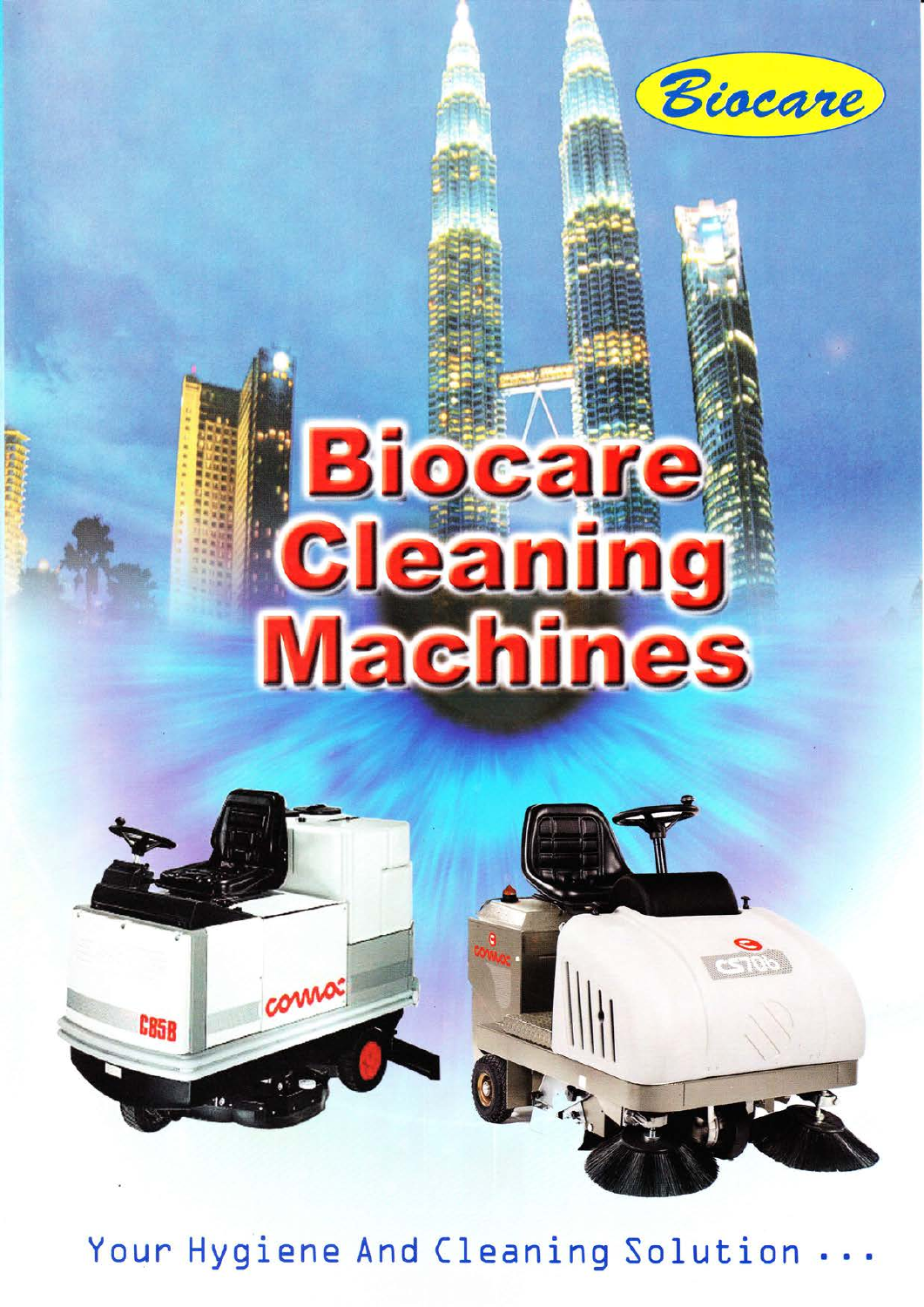

# *Biocare* FLOOR SCRUBBING & POLISHING MACHINES



### EM. POWER C.43 PLUS

Power : 1.3 hp D. Size : 17" Voltage :230V Weight : 43kg Cable :12m Speed : 154 rpm



Power : 1.5 hp D. Size : 17" Voltage :230V Weight : 32kg Cable : 15m Speed: 400 rpm



### EM, POWER UHS.15OO LIMPIA Power : 2.7 hp D. Size : 18' Voltage: 230V Weight : 39kg Cable : 15m Speed :1500 rpm



### EM. POWEB FS.154

Power : 1.3 hp D. Size : 17" Voltage : 230V Weight : 41kg Cable :12m Speed : 154 rpm



VIPER EZ.DF.17 Power : 1.5 hp + 340W D. Size : 17" Voltage :220V Weight :  $43kg + 6kg$ Cable : 50ft Speed: 165 rpm



VIPER AN 17SC Power : 2.0 hp D. Size : 17" Voltage: 220V Weight : 72kg Cable :50ft Speed : 190 rpm



VIPER DR15OO H Power : 1.5 hp D. Size : 20" Voltage: 220V Weight : 39kg Cable : 15m Speed :1500 rpm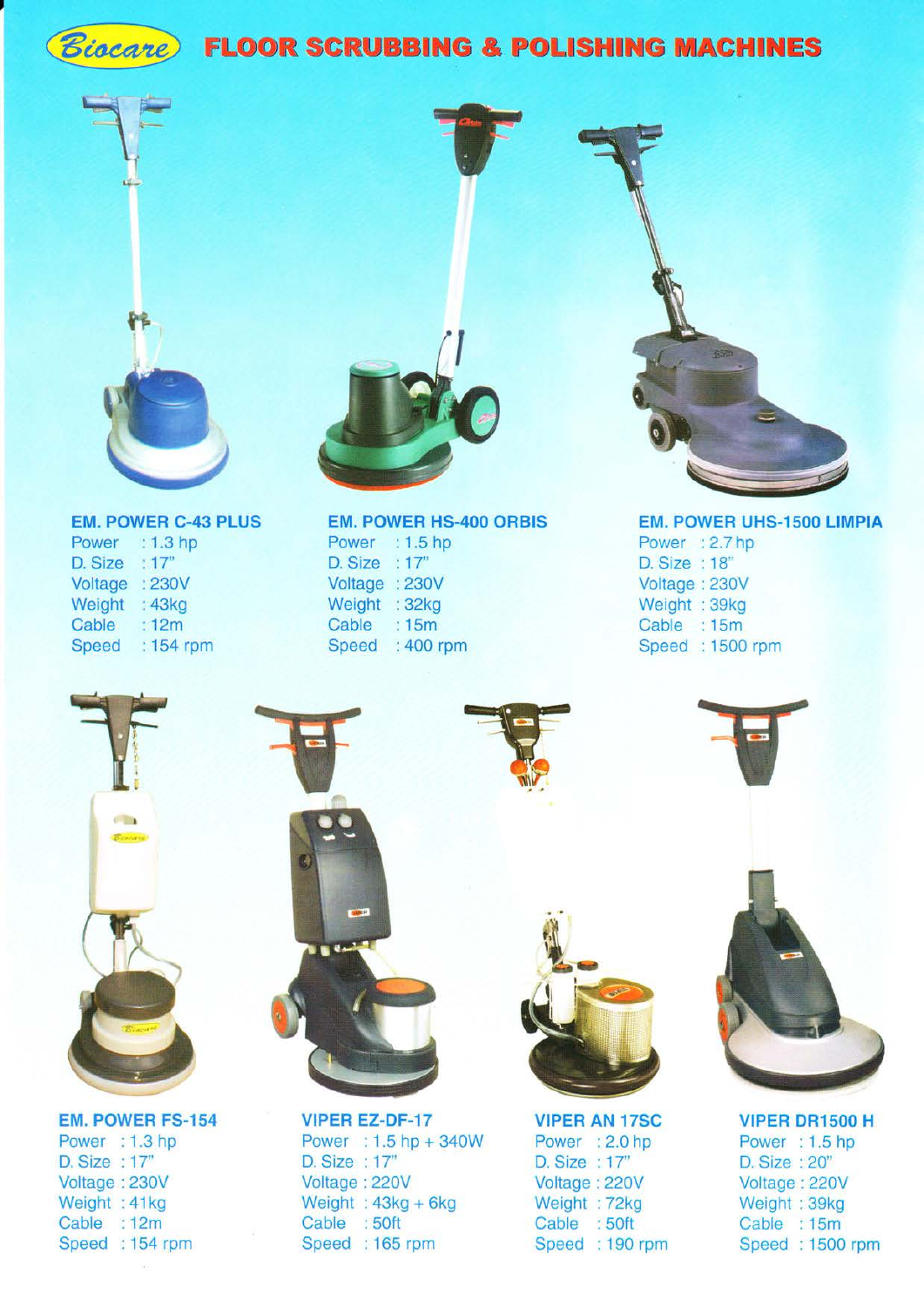# *Biacane* **VACUUM CLEANERS**

**CLEC:N** 



Power Voltage Airflow : 48L/sec Noise Lever : 59dba<br>Capacity : 15 Litre Weight EM. POWER DV-15 :1000W 240V



EM. POWEB WDV-2535 Power : 1200w<br>Voltage : 240V Voltage Airflow : 60L/sec Noise Lever : 71dba



Power Voltage Airflow

**Capacity Weight** 

Noise Lever 66dba

1200w 240V 47.7Usec

5 Litres 4.8 kg

Capacity : 25/35 Litres Weight : 8.5 kg

Power Voltage :2 x 1200w Voltage : 240V<br>Airflow : 110L/sec Noise Lever : 78dba Capacity : 50/70 Litres Weight : 25 kg



EM. CLEAN TECH BACKPAC EM. POWER DVH-28 Power Voltage Airflow Noise Lever **Capacity Weight** 1000w 240V 62Usec 64dba 20 Litres 8.7 kg



EM. POWEB UP-350 Power :1000W Voltage : 230V<br>Airflow : 47L/s  $:47L/sec$ Noise Lever : 67dba<br>Capacity : 06 Litre : 06 Litres<br>: 9 kg Weight

### WIND BLOWERS



EM. POWER WDV-5070 EM. POWER WDV.7OgO Power : 2 x 1200w Voltage : 240V<br>Airflow : 110L/ : 110L/sec Noise Lever : 78dba Capacity : 70/90 Litres<br>Weight : 25 kg :  $25$  kg WDV-5070 EM. POWER WDV-7090<br>
2 x 1200w Power : 2 x 1200w 0



G3

## **CARPET & UPHOLSTERY EXTRACTORS**